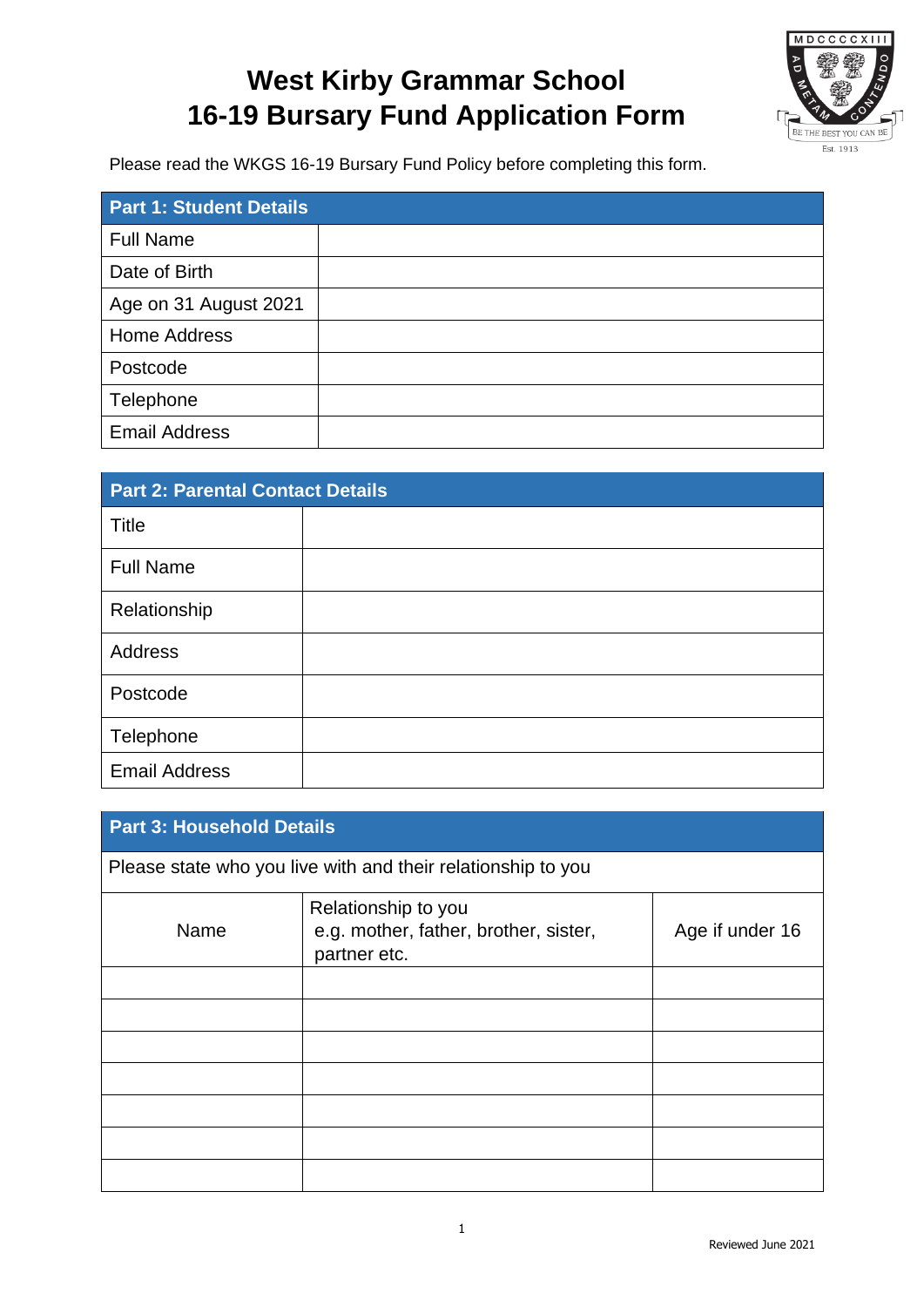

**Part 4: Bursary Application – please indicate the bursary that is most relevant to your circumstances.** 

**Vulnerable Student Bursary (up to £1,200)\***

I am a young person in care

I am a young care leaver

I am living independently and in receipt of Income Support or Universal **Credit** 

I am in receipt of **both** Personal Independence Payments (Disability Living Allowance) **and** Employment Support Allowance (ESA) (or Universal Credit as a replacement to ESA)

**\*Now move to Part 5**

| 1/ Discretionary Student Bursary Tier A** (up to £1,000)                               |  |  |
|----------------------------------------------------------------------------------------|--|--|
| I am in receipt of Free School Meals                                                   |  |  |
| My total household income is less than £16190.00<br>(Please check eligibility for FSM) |  |  |

| 2/ Discretionary Student Bursary Tier B** (up to £800)                                                                                                                                                                      |  |
|-----------------------------------------------------------------------------------------------------------------------------------------------------------------------------------------------------------------------------|--|
| My total household income is less than £25,000.00                                                                                                                                                                           |  |
| I have exceptional financial circumstances and wish to be considered<br>on a discretionary basis - please read the Guidance document to<br>ensure that you include all relevant evidence as part of Part 6 of this<br>form. |  |

**\*\*Now move to Part 6**

**Part 5: Evidence to support Vulnerable Student Bursary**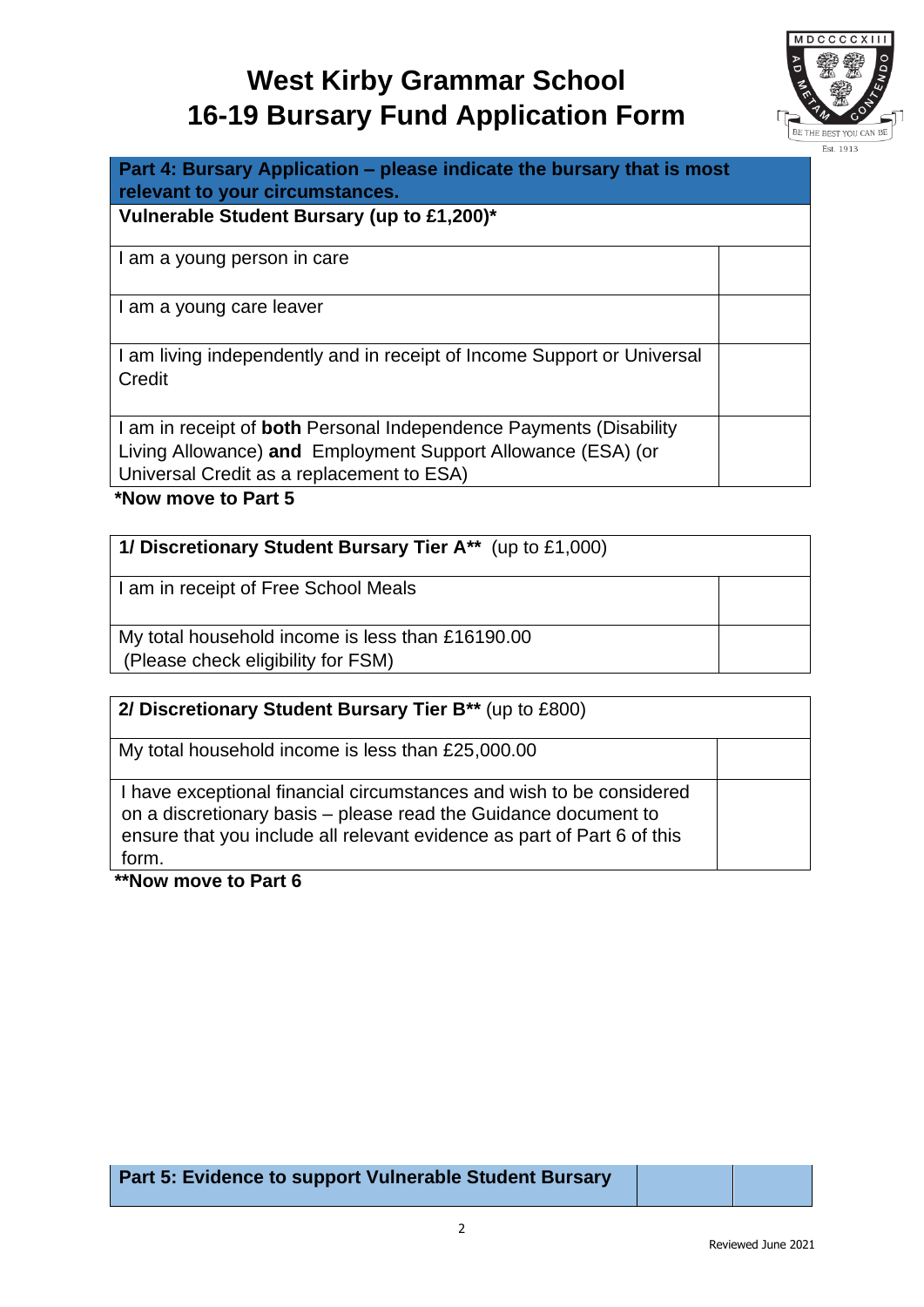

| <b>Criteria</b>                                                                                                   | <b>Evidence Required</b>                                                                                                                                                                                                                                                                                   | <b>Provided</b> | <b>Office</b><br><b>use</b><br>only |
|-------------------------------------------------------------------------------------------------------------------|------------------------------------------------------------------------------------------------------------------------------------------------------------------------------------------------------------------------------------------------------------------------------------------------------------|-----------------|-------------------------------------|
| In care or a care leaver                                                                                          | Written confirmation of current or<br>previous looked-after status from<br>the relevant local authority - this is<br>the local authority that looks after<br>you or provides your leaving care<br>services. The evidence could be a<br>letter or an email but must be<br>clearly from the local authority. |                 |                                     |
| In receipt of IS or UC                                                                                            | A copy of their IS or UC award<br>notice. This must clearly state that<br>the claim is in the student's<br>name/confirm they are entitled to<br>the benefits in their own right.<br>Tenancy agreement in the<br>student's name<br>Child benefit receipt<br><b>Birth certificate</b><br><b>Utility bill</b> |                 |                                     |
| Receiving UC/ESA and<br><b>Disability Living</b><br>Allowance (DLA) and<br>Personal Independence<br>Payments(PIP) | Copy of their UC claim from DWP<br>Evidence of receipt of DLA or PIP<br>must also be provided                                                                                                                                                                                                              |                 |                                     |

NOTE: All evidence for given category is required.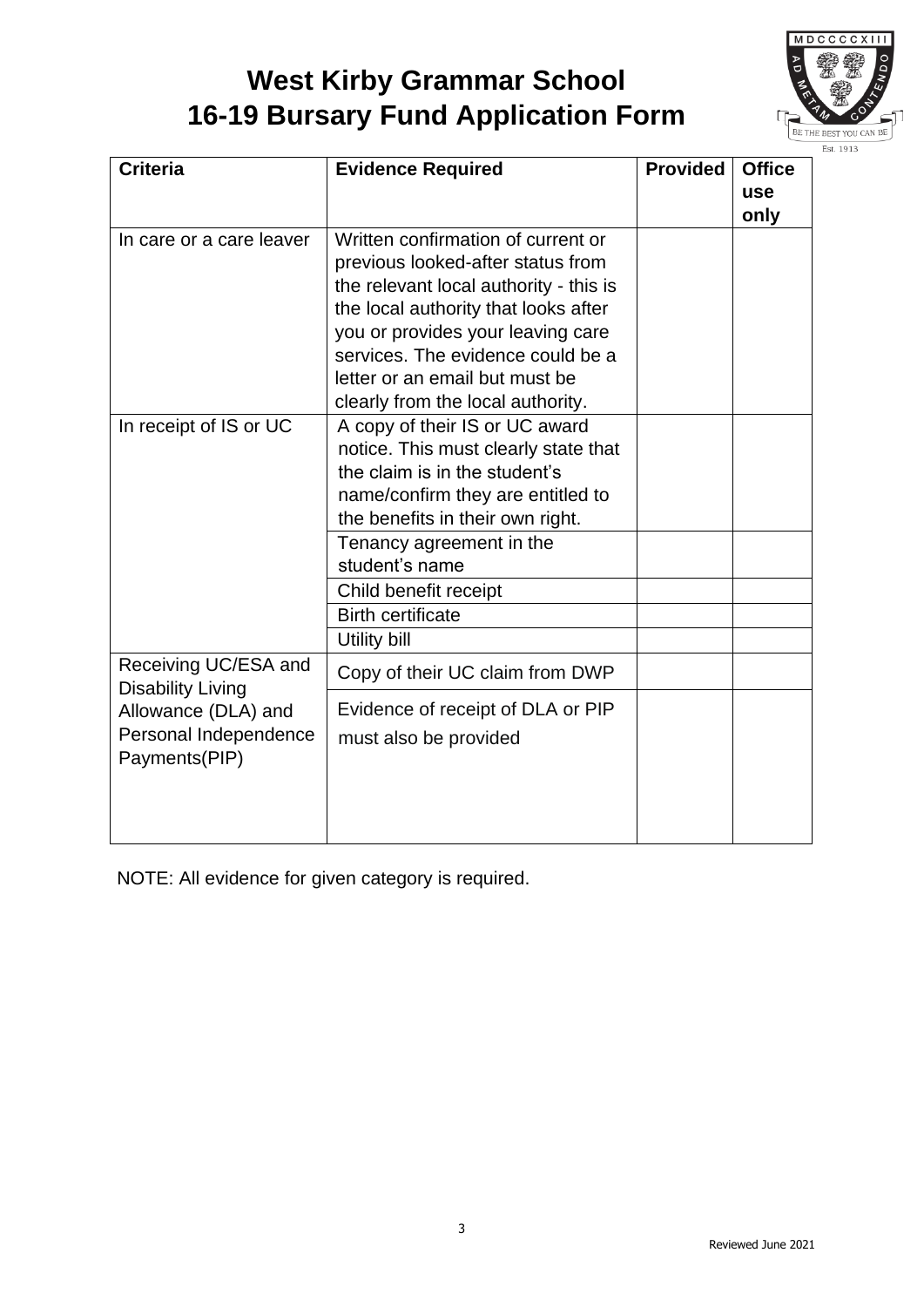

### **Part 6: Income Evidence (For Household)**

Please indicate which of the following benefits/income you are currently in receipt of and the evidence you have provided. Please send copies of these as evidence of the household income.

### Note: **Not required if you are in receipt of free school meals – move to part 7.**

| <b>Type of Income</b> |                                                                                                                    | <b>Evidence required</b>                                                                           | <b>Provided</b> | <b>Office</b><br><b>Use</b> |
|-----------------------|--------------------------------------------------------------------------------------------------------------------|----------------------------------------------------------------------------------------------------|-----------------|-----------------------------|
| A                     | <b>Income Support</b>                                                                                              | Most recent award letter                                                                           |                 |                             |
| В                     | Working Tax Credit / Child<br><b>Tax Credit</b>                                                                    | ALL pages of most recent<br><b>Tax Credit Award</b>                                                |                 |                             |
| C                     | Income-based Employment<br>and Support Allowance<br>(ESA)                                                          | ALL pages of most recent<br>award letter                                                           |                 |                             |
| D                     | <b>Universal Credit</b>                                                                                            | ALL pages of most recent<br>award letter                                                           |                 |                             |
| Е                     | <b>Other Benefits/Pensions</b><br>(specify)                                                                        | ALL pages of most recent<br>award letter                                                           |                 |                             |
| F                     | Earned income with no<br>additional benefits (not<br>necessary if this is included<br>in a submitted award letter) | Include last 3 monthly<br>wage slips or<br>last 6 weekly wage slips or<br>4 fortnightly wage slips |                 |                             |
| G                     | Self-employed<br>earnings<br>with no additional benefits                                                           | Audited accounts or official<br>tax return                                                         |                 |                             |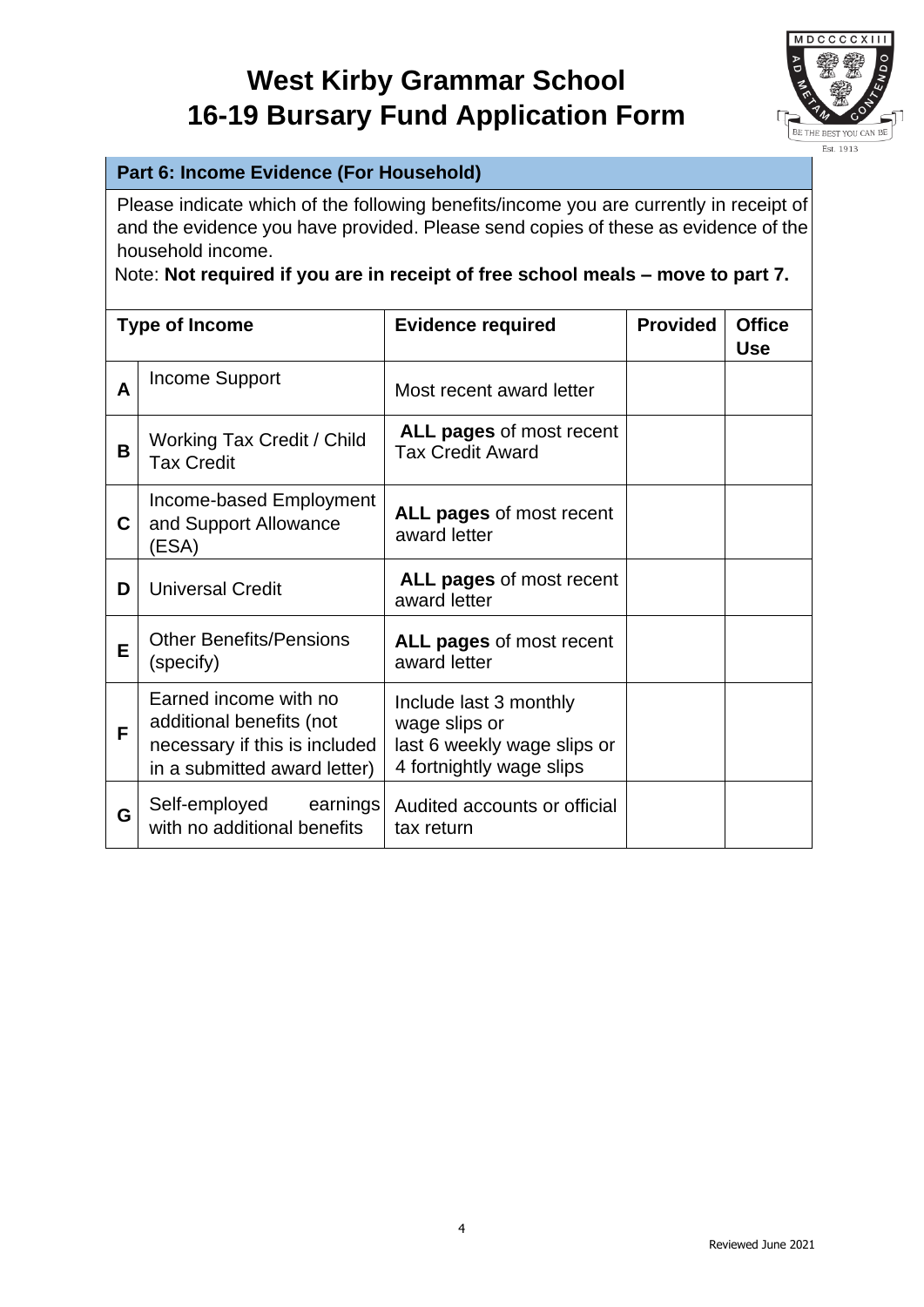

| <b>Part 7: Student Payment Details (BACS)</b> |  |  |  |
|-----------------------------------------------|--|--|--|
| Name of Bank                                  |  |  |  |
| <b>Account Holder's</b>                       |  |  |  |
| Name                                          |  |  |  |
| Account number                                |  |  |  |
| Sort code                                     |  |  |  |
| Signature of student                          |  |  |  |

| <b>Part 8: Declaration</b>                                                           |  |  |  |
|--------------------------------------------------------------------------------------|--|--|--|
| I certify that the information given above is correct and understand that the School |  |  |  |
| has the right to reclaim any funds and equipment costs, if I am found to have        |  |  |  |
| provided incorrect information or do not complete my course.                         |  |  |  |
| Signature of                                                                         |  |  |  |
| parent (or student                                                                   |  |  |  |
| if living                                                                            |  |  |  |
| independently)                                                                       |  |  |  |
| Date                                                                                 |  |  |  |

### **Remember:**

г

Your application will not be assessed unless you give your full details and include documentary evidence of household income. You can also attach a letter outlining any special circumstances that may apply in your case. Any delay in providing the correct evidence will delay

If you need any additional information, help completing the application form or further support, please contact Mrs Marley: **Imarley@wkgs.net** 

#### **Please return this form to:** Finance Office

Please include an envelope for safe return of original documents

| For Office Use only:     |        |   |                           |  |
|--------------------------|--------|---|---------------------------|--|
|                          |        |   | Evidence Provided: Yes/No |  |
| <b>Bursary Approved:</b> | Yes/No |   |                           |  |
|                          |        |   |                           |  |
|                          |        |   |                           |  |
|                          |        |   |                           |  |
|                          |        |   |                           |  |
|                          |        | 5 | Reviewed June 2021        |  |